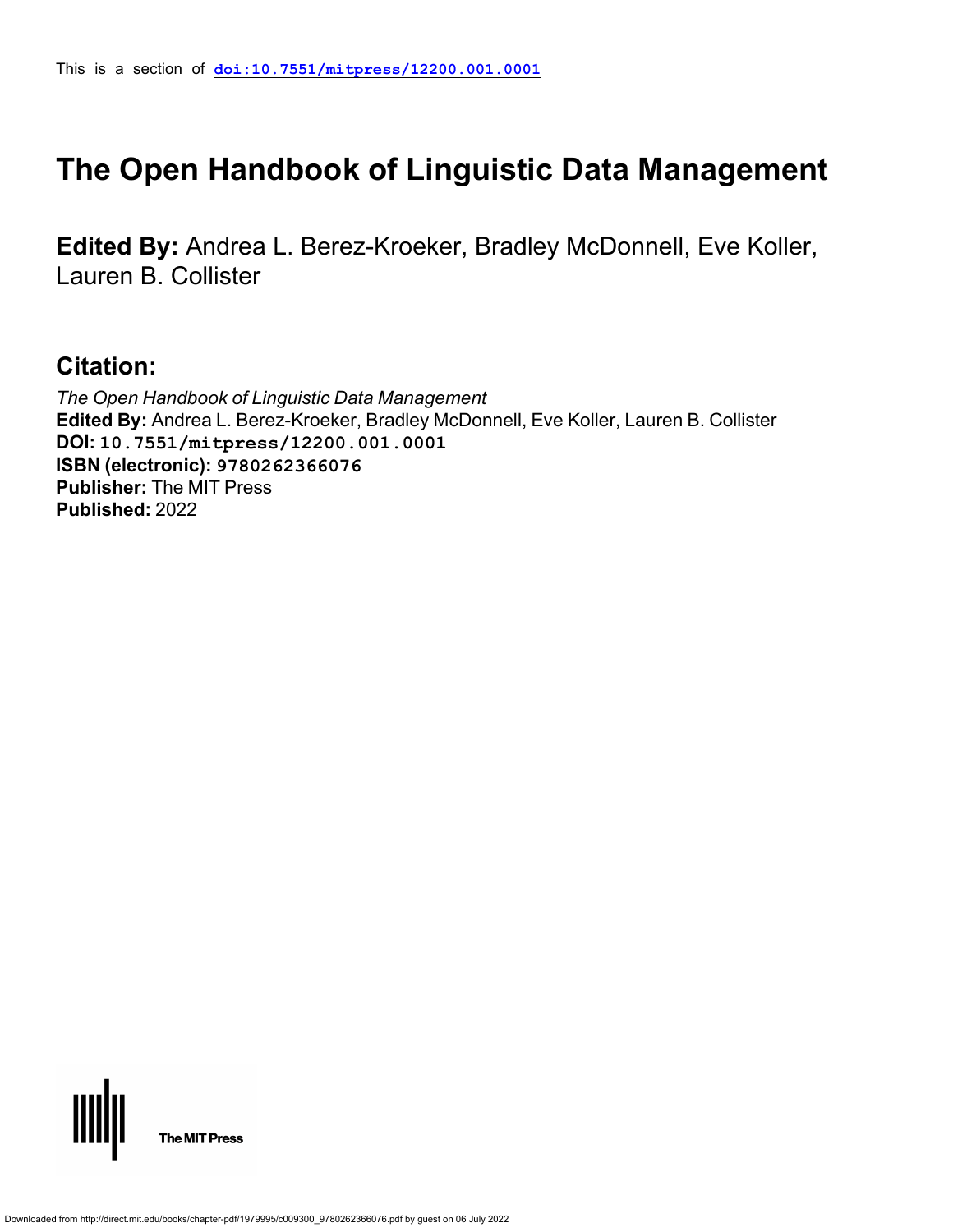## **11 Guidance for Citing Linguistic Data**

**Philipp Conzett and Koenraad De Smedt**

## **1 Introduction**

Linguistic data, in their many forms, are a valuable asset in research and education on language. From the predigital age, the earliest data to reach us are written records carved in stone, wooden sticks, or clay tablets, or penned on papyrus, parchment, and such. Early field linguists recorded samples obtained from informants and other sources in notebooks and card files. Speech was recorded on analog devices such as wax cylinders, phonograph records, and magnetic tape. Consultation of such materials as cited in studies was usually cumbersome, but their citation was often relatively straightforward.

In the early digital age, materials were shipped on digital tape reels or CD-ROM, and citation consisted of references to physical media. Nowadays, most digital materials are made available online. This has clear implications for the practice of citation. Furthermore, the use of digital data in linguistics has greatly expanded in volume and variety. Primary data in the form of large digital corpora of text, audio, and video have become widely available and are often annotated at one or more linguistic levels. Some other types of digital data (in the wide sense of the term) relevant for research on language are lexicons, term banks, word nets, computational grammars, translation memories, survey results, quantitative data from experiments, and so on. Locating specific data that were used in studies would amount to looking for a needle in a haystack were it not for proper citation. Unfortunately, citation practices haven't fully kept pace with new kinds of digital data and their distribution.

In this chapter, we sometimes use the more general term *resource* when referring to different types of digital research products, including, for instance, language models and analyzers (e.g., grammars, parsers), annotation tools, statistical code associated with certain data

sets, and other digital assets. Often, we mention *data* for simplicity but most guidelines for data also hold for other resources. A *data set* is a set of data items that is distributed as a whole, but often we use *data* and *data set* interchangeably.

The guidance given in this chapter is primarily targeted at authors of linguistic publications, while a secondary audience consists of academic publishers and resource providers such as repositories and archives.

## **2 Why and when to cite linguistic data?**

In a recent position paper, a group of linguists have argued that *reproducibility* (or *replicability*)—despite its key role in verification and accountability of research—is currently underrepresented in the field of linguistics (Berez-Kroeker, Gawne, et al. 2018). They have also articulated their expectations for how linguists should manage, cite, and maintained their data for long-term access.

Fortunately, there is increasing awareness of the importance of properly citing research data in scholarly outreach. The rationale for data citation can be summarized as follows: "Data citation improves discovery, credit, and attribution of data" (Borgman 2016). A recent statement dealing with data citation that has become prominent is the Joint Declaration of Data Citation Principles put forward by the FORCE11 Data Citation Synthesis Group (Martone 2014). This declaration summarizes the recommendations of earlier studies and has been endorsed by many scholarly organizations, funders, and publishers (Cousijn et al. 2018:2). Asserting the importance of robust and accessible data as the foundation of reproducible scholarship (cf. Gawne & Styles, chapter 2, this volume), the Joint Declaration of Data Citation Principles offers a set of guiding principles on how to refer to data in scholarly communication.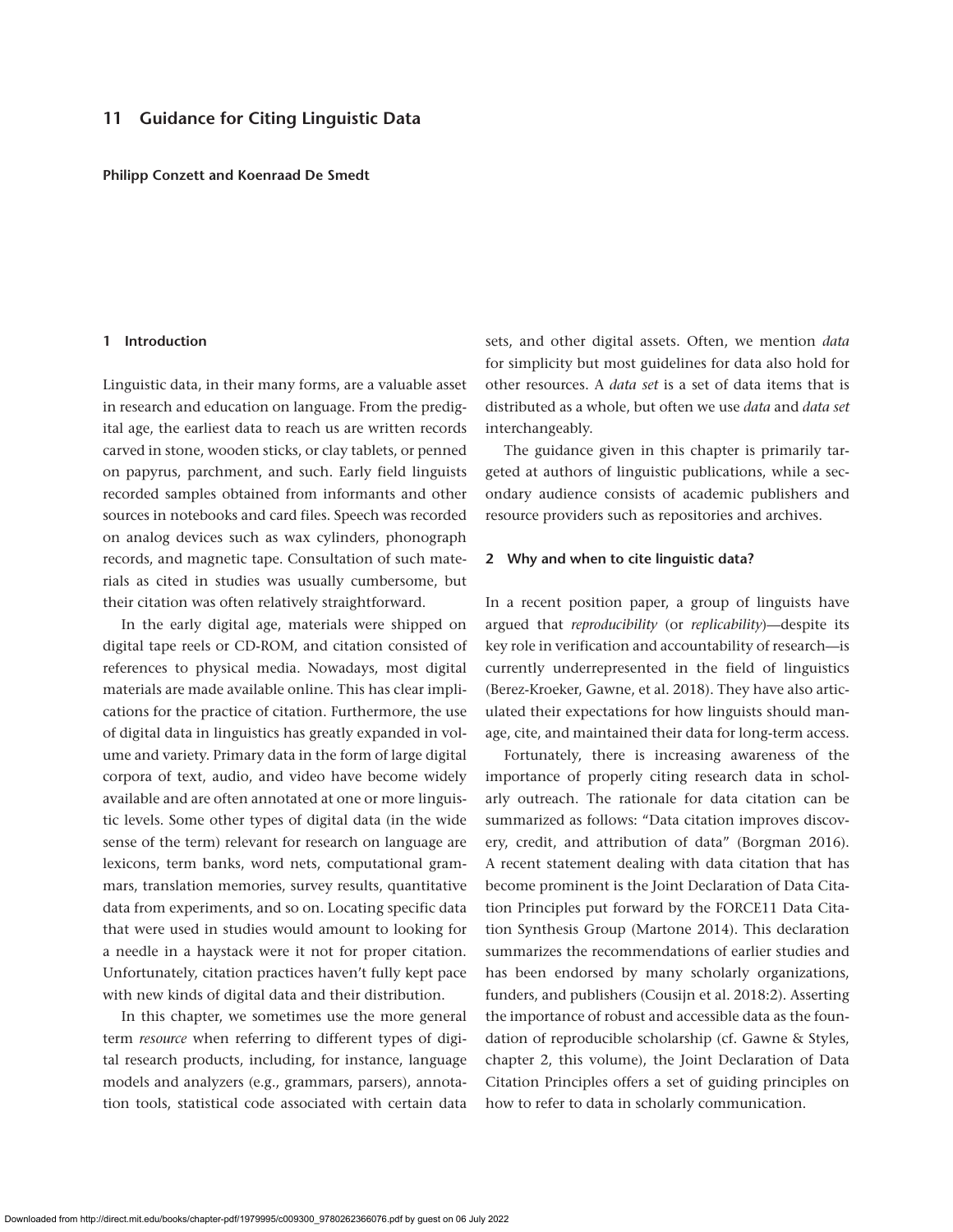More recently, the *Austin Principles of Data Citation in Linguistics* provide an interpretation of the Joint Declaration of Data Citation Principles that places it in the context of linguistic data specifically (Berez-Kroeker, Andreassen, et al. 2018). The first three of the Austin principles cover the purpose and function of proper data citation under the headings "Importance," "Credit and attribution," and "Evidence." We quote these principles (in italics) and comment on their relevance for our guidelines.

## **1. Importance**

*Linguistic data form not only a record of scholarship, but also of cultural heritage, societal evolution, and human potential. Because of this, the data on which linguistic analyses are based are of fundamental importance to the field and should be treated as such. Linguistic data should be citable and cited, and these citations should be accorded the same importance as citations of other, more recognizable products of linguistic research like publications.*

For this reason, we argue and suggest as one of the main recommendations in this guidance that rules for data citation should not without reason differ from common rules for citation of other research outputs, such as publications. Our guidelines will thus whenever reasonable be in line with existing guidelines for citation of publications, and in case our guidelines fall short, we recommend the author to stick to citation rules for publication or if possible adapt them to the field of research data.

#### **2. Credit and attribution**

*In linguistics, citations should facilitate readers retrieving information about who contributed to the data, and how they contributed, when it is appropriate to do so.*

Providing proper attribution information is a way to credit contributors and support citation metrics and thus serves as an incentive for data sharing. Good citation standards and practices feed directly into current initiatives such as the Make Data Count project, which addresses "the significant social as well as technical barriers to widespread incorporation of data-level metrics in the research data management ecosystem."<sup>1</sup>

#### **3. Evidence**

*Linguists should cite the data upon which scholarly claims are based. In order for data to be citable, it should be stored in an accessible location, preferably a data archive or other trusted repository. Authors should ensure that data collection and processing methods are transparent, either through links to metadata* 

*or a direct statement in the text, to make clear the relationship between the data and the scholarly claims based on it.*

Citing data naturally presupposes that the cited data is findable, and preferably also accessible, interoperable, and reusable, as formulated in the FAIR principles (Wilkinson et al. 2016), which are Findable, Accessible, Interoperable, and Reusable. It is first of all findability that merits our attention in this chapter. To allow review or replication of research outputs (Berez-Kroeker, Gawne, et al. 2018) or to extend previous research, it must be made known where the data can be obtained and under which conditions it can be reused. In practice this means that it is necessary to find and refer to documentation of the data, ideally in the form of structured *metadata* associated with the data set. This information should also explain how the data is encoded and must be interpreted, and in some cases, which tools are compatible with the data. For a more comprehensive overview of different motivations for data citation, see the review provided by Silvello (2018:8–11).

The Linguistics Data Interest Group in the Research Data Alliance<sup>2</sup> has taken the Austin principles to heart and elaborated them through meetings and online group discussions. A summary of this work has recently been made available as "The Tromsø Recommendations for Citation of Research Data in Linguistics" (Andreassen et al. 2019). The guidelines in this chapter are consistent with these recommendations.

## **3 General recommendations**

## **3.1 Which rules to follow?**

Despite the importance of data citation, standards and best practice recommendations on how to cite research data are still in their infancy. We propose a set of principles and guidelines for linguistic data citation. Based on the desideratum that data citation should not unnecessarily differ from the citation of scholarly text, we suggest the following order of adherence to possible guidelines from different sources:

- 1. Style sheets and guidelines by the publisher of the text in which the data is cited.
- 2. Guidelines and suggestions by the provider of the cited data, to the extent that the publisher's guidelines for data citation are unclear or incomplete.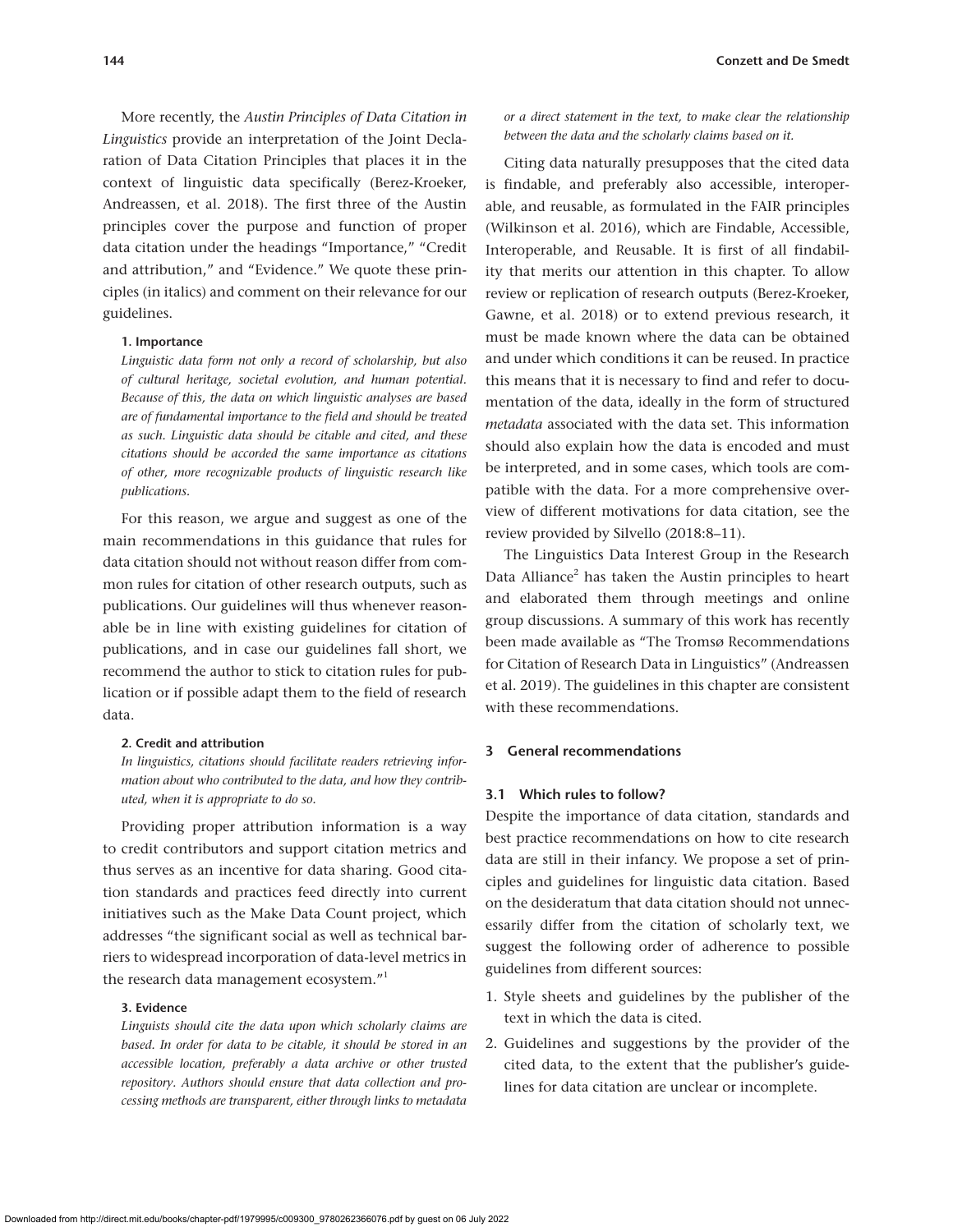3. Our recommendations for best practice, which we elaborate herein, to the extent that the preceding items are missing, incomplete, or contradictory, and can be refined, clarified or extended.

Ideally, a data set or other resource has *metadata* associated with it, which is structured information about the data. A metadata record typically has fields for data type, format, location, provenance, size, license, and other descriptors. Clearly, citation of data should provide some of the same kinds of information, so it is highly desirable that a citation of data is directly based on the metadata record of the data set or is at least consistent with it.

## **3.2 Data availability statement**

In a study resulting in a given publication, the author(s) may have used or consulted different types of data (e.g., tabular data, sound recordings, and statistical code). Irrespective of the type of data, data may be associated with a publication in three different ways, according to JATS $4R^3$  (Bos et al. 2018):

- 1. *Generated data* are data that are included or referenced and that were generated and analyzed for the study. Example: Survey data are collected and analyzed for the study.
- 2. *Analyzed data* are referenced data that were analyzed for the study but that were not generated for the study. Example: Data are selected and extracted from an existing corpus and analyzed for the study.
- 3. *Non-analyzed data* are data that were neither generated nor analyzed for the study. Example: Existing data on the topic or related topic(s) were not analyzed for the study but are somehow related and may be relevant to researchers in the field.

Reference to non-analyzed data is generally discouraged by publishers, but may be appropriate in case authors want to acknowledge that similar work has been done by other researchers, although for methodological or other reasons their data have not been analyzed (Bos et al. 2018).

For any referenced data, that is, generated, analyzed, and non-analyzed data, authors should provide full and structured citations according to the recommendations described in this chapter. For generated and analyzed data, some recommend that authors should also provide a so-called *data availability statement* (some publishers

use the term *data accessibility statement*) (Bos et al. 2018). A data availability statement provides information about where data supporting the results presented in a publication can be found, including, where applicable, unique identifiers referring to the location where these data are made available (Cousijn et al. 2018:5). Some publishers provide templates for data availability statements. The following examples are partly adapted from the author guidelines of Hindawi, one of the world's largest publishers of peer-reviewed, fully Open Access journals:<sup>4</sup>

Data Availability Statement: The [DATA TYPE] data used to support the findings of this study are available via the [NAME] repository ([DOI or OTHER PERSISTENT IDENTIFIER]).

Note that a data availability statement should also be provided when the data used to support your findings for any legitimate reason(s) cannot be made available:

Data Availability Statement: The [DATA TYPE] data used to support the findings of this study have not been made available because [REASON].

or in case you have not used any data to support your study:

Data Availability Statement: No data were used to support this study.

In all cases, data citation or referencing consists of the same two basic elements as used in citation to publications, namely (1) *bibliographic references*, usually collected at the end of the document, but sometimes placed in footnotes, and (2) *in-text citation*, at the place in the text where the data are mentioned. The exact format of in-text citations (e.g., numbered, author-year, or otherwise) and the placing and formatting of bibliographic references are not discussed here as such elements of style are usually part of the publisher's guidelines for authors and typesetting practices.

For advice on where to archive and publish your own generated and/or analyzed research data, see Andreassen (chapter 7, this volume).

## **4 Bibliographic references**

This section describes how to create full references to linguistic data for inclusion in the references (bibliography) section of a publication or in footnotes. For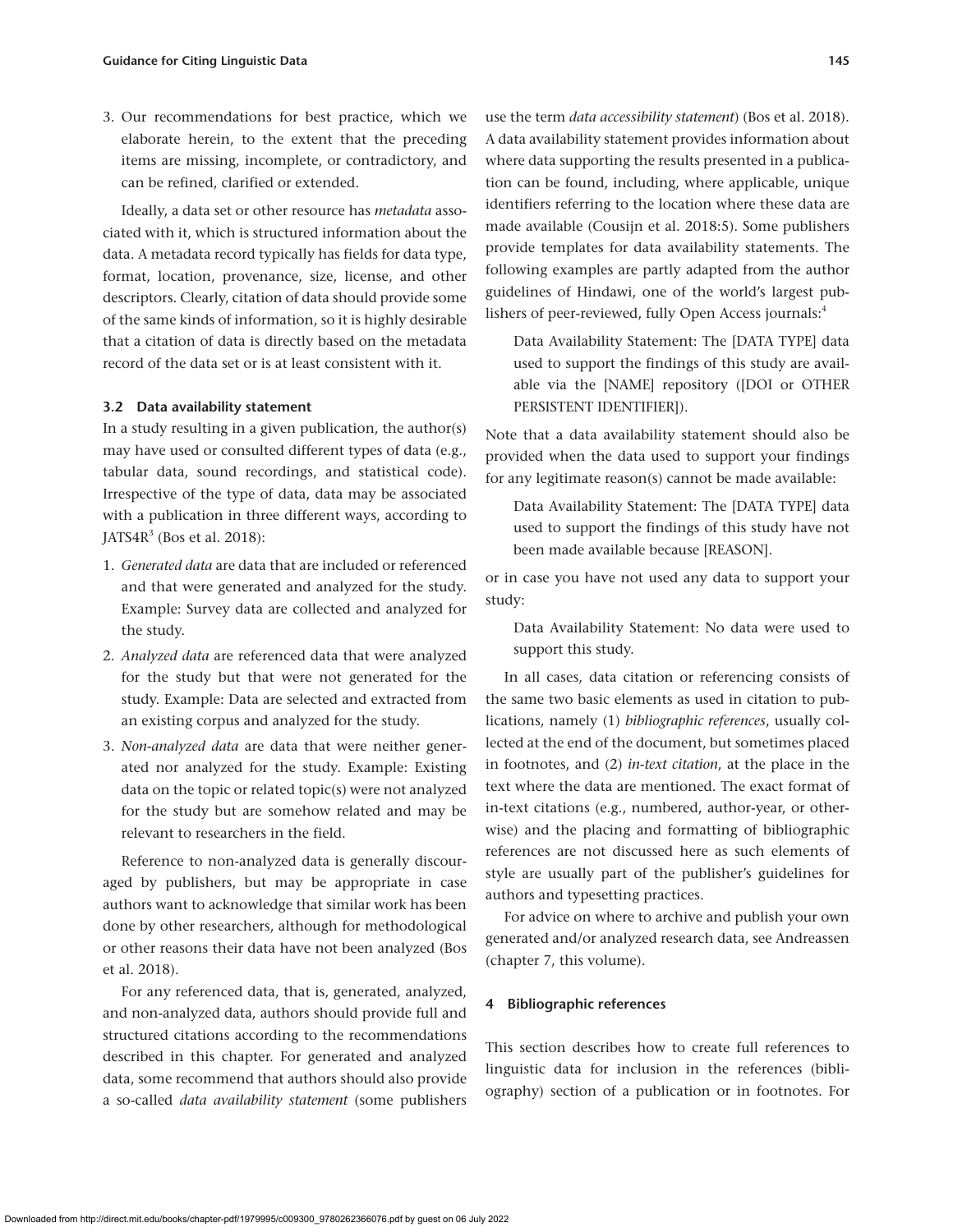some examples, see section 7, and for a systematic list of examples, we also suggest you consult the "Tromsø Recommendations for Citation of Research Data in Linguistics" (Andreassen et al. 2019) alongside this chapter.

## **4.1 Template for bibliographic reference**

There is some debate about what elements are necessary to make up a complete data reference. Although most accounts depart from recommendations such as the Joint Declaration of Data Citation Principles (Martone 2014), the suggested or recommended elements vary somewhat from recommendation to recommendation (Ball & Duke 2015; Silvello 2018). Adapting these recommendations to the realm of linguistics, the Tromsø recommendations suggest the following two templates for citation of data sets in the bibliography section of a piece of academic writing.

1. The template for a minimal bibliographic reference to a data set has the following elements;<sup>5</sup> this template is also consistent with emerging recommendations by some publishing houses.<sup>6</sup>

## **Author, Date, Title, Publisher, Locator.**

2. The template for an expanded bibliographic reference to a data set including conditional elements (i.e., required in certain cases depending on resource characteristics) is as follows:

## **Author,** *Other Attribution (Roles),* **Date, Title, Publisher, Locator,** *Version, Date accessed.*

Elements rendered in bold are part of the minimal template, in other words, they are always required, while elements rendered in italics are considered to be conditional. Conditional elements are elements whose presence is conditioned by either the characteristics of the resource (e.g., references to versioned data sets should include the version number), or on subfieldspecific traditions (e.g., in language documentation, it is common to acknowledge the contributions of language consultants by name). Note that we do not assume any order in which the elements of these templates may occur. Their order and formatting may vary, depending on the bibliography style that is part of a publisher's style guide.

In this section, we briefly define and discuss the different elements in some detail. Some elements may come in different types. For instance, the **Author** field may include the name of a principal investigator, but also the name of a data collector; the **Date** may be specified by date of publication or date of deposit, and so on. In cases where such clarification can be beneficial, we propose that elements be more specifically typed, for which we will propose suitable defaults. When using an element type that is not default, the element type should be specified in parentheses, for instance: *2018 (deposit date)*; *John Smith (data collector).*

If the metadata for the data you are to refer to do not provide information about any or some of the elements listed in the templates and you are not able to get hold of the information from the owner or responsible body for the data source, you should not make up the information. Instead, you should state in the reference the lack of information. For instance, if no date at all is available you should add "n.d." or similar in the **Date** slot of the reference, analogous to usual practice for other publications.

*Author*. By default, **Author** is one or more entities (persons or organizations) responsible for having developed the resource and deposited it. Specific roles may be indicated, as also practiced in other contexts, for example, with *relator* attributes (Hornik, Murdoch, & Zeileis 2012). Roles will vary with the details of the resource and the terminology of the resource provider, but might include "Project Leader," "Investigator," "Researcher," "Data Collector," "Language User," "Consultant," "Project," and "Contact." By default, only the main responsible authors are listed without mentioning their roles. Other entities might be specified (and even required) by resource provider or publisher guidelines and/or the research community at stake and should be marked by their specific roles. Note that if the bibliographic reference specifies multiple roles, then all roles must be included, for example, "Name (Researcher, Depositor)." Whenever possible, use role names that are in line with standard or recommended vocabularies, such as the OLAC (Open Language Archives Community) Role Vocabulary ( Johnson 2006) or the controlled list of contributors in the DataCite Metadata Schema (DataCite Metadata Working Group 2019:31–35). Roles other than the default **Author** are listed as *Other Attribution* in the templates. Finally, it should be pointed out that the **Author** field in a reference is not the only place for providing attribution. It is good practice to fully recognize all contributors in the metadata record of a resource. The metadata record is also the place where contributor identifiers such as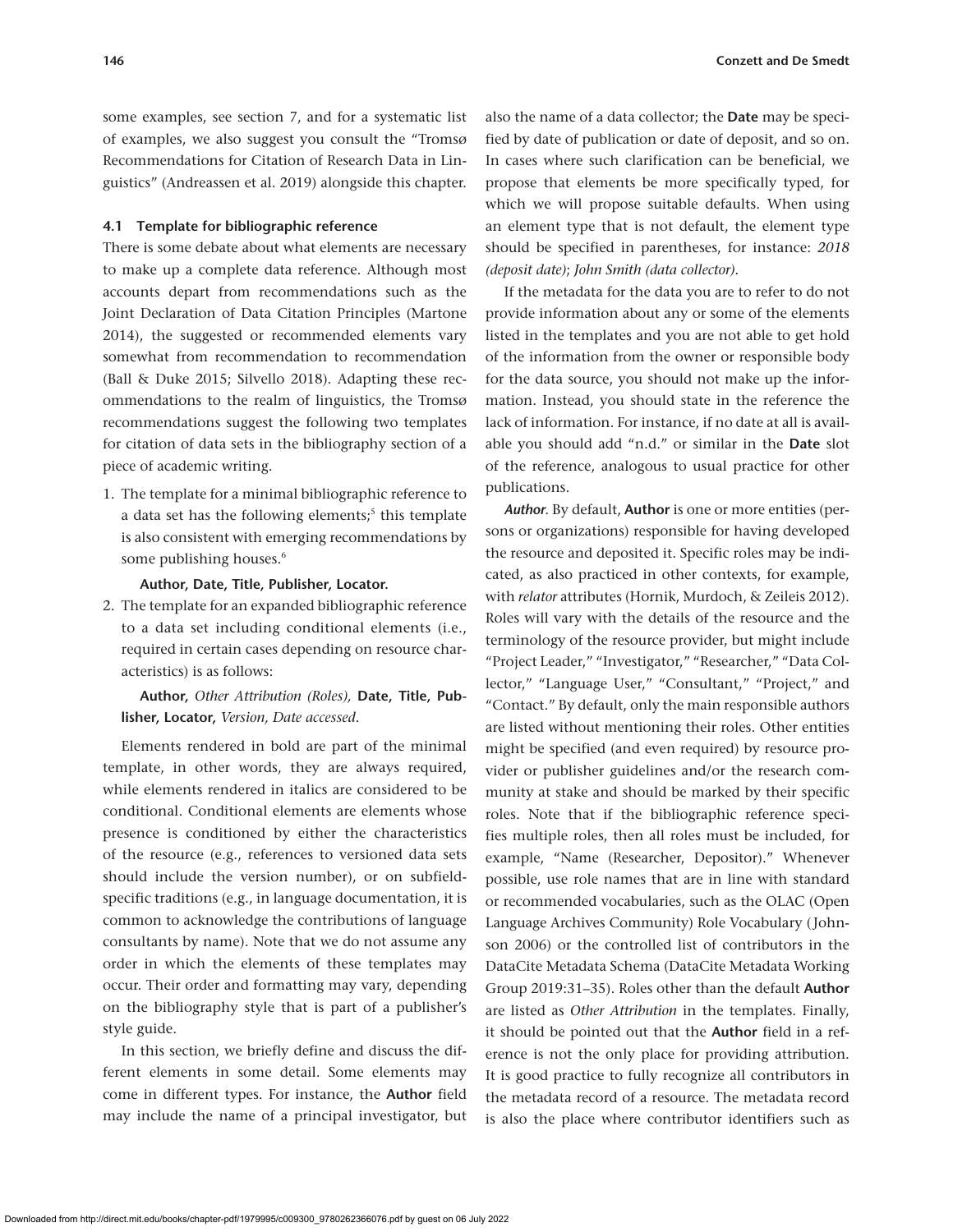an ORCID (Open Researcher and Contributor ID) or international standard name identifier—if applicable should be added (Ball & Duke 2015:6), or at least contact information about the author.

*Other Attribution*. See **Author**. *Other Attribution* is like **Author** but must mention roles.

*Date*. By default, **Date** is the date of publication. If the publication date is not available (i.e., there is no formal publication process), use the deposit date, that is, the date when the resource was transferred to and registered in the facility of the resource provider. If no deposit date is registered, then use the collection or production date, that is, the date when the data were collected or produced; preferably the date indicating when the collection or production was completed; alternatively, the period of collection or production. Whether the **Date** field is specified as a year or as a more precise date depends on the style guide by the publisher and the information provided by the cited resource.

*Title*. The **Title** is the name of the resource, at the level that comprises all citations in the study; for instance, if several parts of a data set are mentioned in the text, it is recommended to list the data set as a whole in the references, while in-text citations refer to the relevant parts. This is analogous to having a single mention to a multivolume book work in the bibliography, rather than listing the several volumes separately. If, on the other hand, the text cites a single subset or item of the data, the **Title** field may name that directly, followed by "In . . ." or similar, to refer to the full resource of which the data is a part. The level of granularity of citation will be discussed in more detail in section 4.2.

*Publisher*. The **Publisher** is the entity responsible for providing access to the resource. In most cases this will be the name of the resource provider (e.g., data repository or organization). If possible, this should be the original source, not a harvester of metadata or copier of the data.

*Locator*. The **Locator** is a digital identifier pointing to the landing page of the resource if available online. This identifier should preferably be at the level (e.g., subset, item) corresponding to what the **Title** refers to. The **Locator** of a digital object should preferably be a persistent identifier (PID) if the publisher provides one.<sup>7</sup> DataCite, the provider of digital object identifiers (DOIs) for data sets, recommends specifying the PID as a fully expanded resolvable persistent uniform

resource locator, so instead of, for example, doi.org/10 .18710/X5ZFXZ, use <https://doi.org/10.18710/X5ZFXZ> (DataCite DOI Display Guidelines, n.d.). If there is no such identifier, include the resource provider's internal identifier for the resource (e.g., record number, deposit identification number), in addition to the URL of the landing page. If no PID for the resource exists, include the URL, but make sure that it is available to readers: "If the URL requires a login or is session specific, meaning it will not resolve for readers, provide the URL of the database or archive home page or login page instead of the URL for the work" (American Psychological Association 2020:299, section 9.34). If no online locator exists, indicate the media type; this applies to both digital media (e.g., CD audio, CD-ROM text file) and analog media (e.g., book, archival file).

*Version*. The *Version* is an identifier, normally a number that is increased whenever data and/or metadata of a resource are changed, but it could also be a time stamp (e.g., for nightly builds), a Git commit identification number, or similar. The default is that there is only one version and the resource is assumed to be stable. An alternative value for *Version* is "dynamic" meaning that the resource may change without explicit versioning or time stamping; in that case, *Date accessed* is also required.

*Date accessed*. *Date accessed* is a date. If the resource is dynamic or it is uncertain whether the resource is stable and persistent (e.g., monitor corpora that grow in size or treebanks that are reparsed), an access date must be added to the reference.

If for some reason it is necessary or requested to explicitly distinguish data references from other references by indicating their type, authors may add an indicator (tag) at the end of the reference, often in parentheses or brackets, such as (data set), [code], and so forth. (Cousijn et al. 2018:6).

Publishers and/or resource providers might require or recommend additional elements not listed in our templates or listed only as conditional elements. For instance, some data distributors include an indicator of data fixity in the citation information, such as a Universal Numerical Fingerprint (Altman & King 2007). Finally, some resource providers might require citation of a written publication describing the data. In this case, the written publication should be cited in addition to citing the data themselves.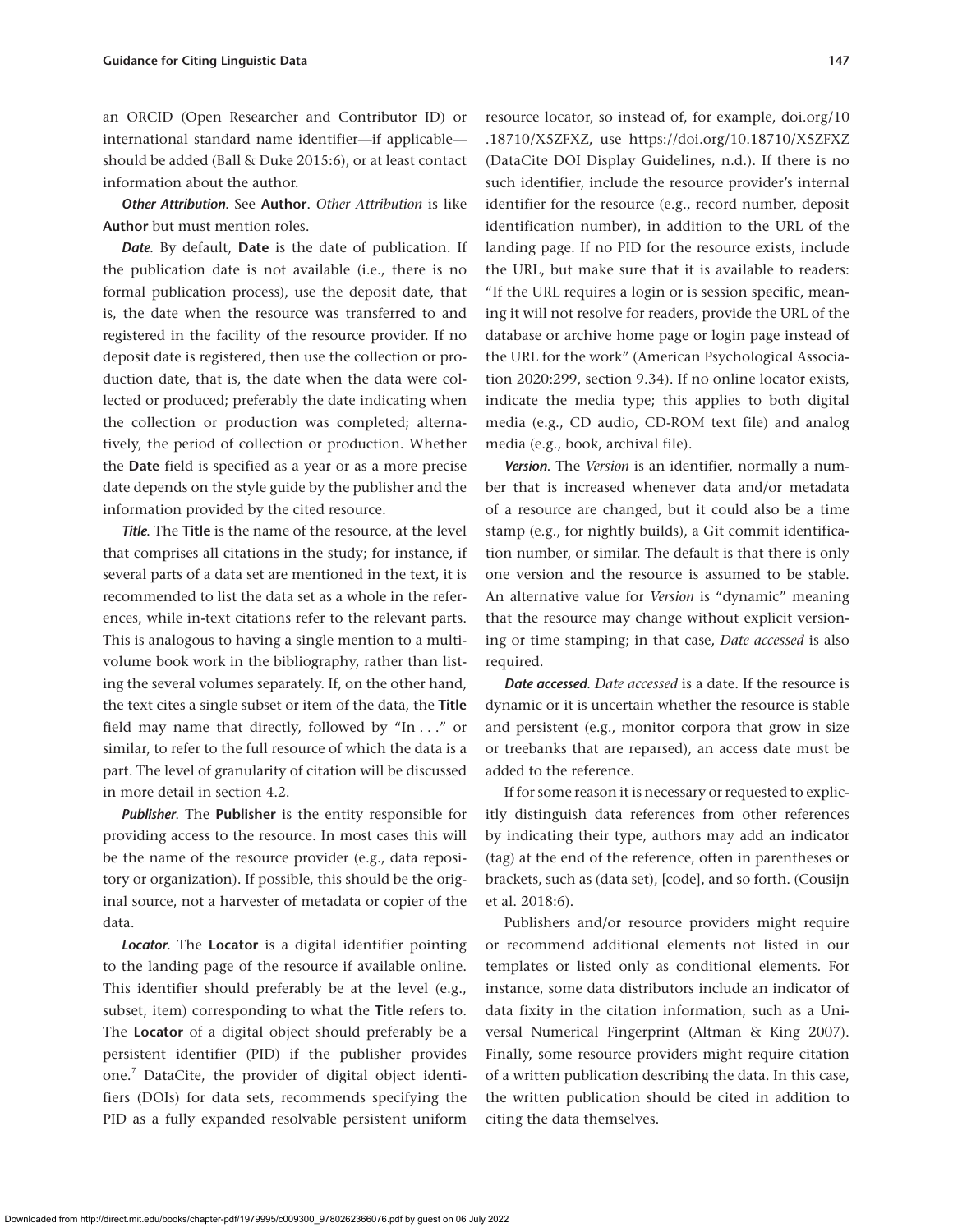## **4.2 Granularity**

A cited resource may consist of multiple parts. Thus, the question arises at what level of granularity a citation should be given. The choice of granularity level is not straightforward:

A dataset may form part of a collection and be made up of several files, each containing several tables, each containing many data points. There are also more abstract subsets that can be used, such as features and parameters. At the other end of the scale, it is not always obvious what would constitute an intellectual whole: it can be argued, for example, that investigations should be the primary units of citation rather than individual datasets. (Ball & Duke 2015:7)

As a pragmatic solution, Ball and Duke suggest citing data at the level of granularity that the resource provider has chosen for assigning *Locators* ("identifiers") and that, where *Locators* are provided at several levels of granularity, references should be given at the finest-grained level that meets the need of the citation (7).

The following template may serve as a model for a fine-grained reference to a part of an assembled resource (including conditional and optional elements). As usual, the order of elements may vary.

> *Author of part, Date, Title of part,* In: *Author of assembled resource, Title of assembled resource, Publisher of assembled resource, Locator of part, Version of part*, *Date accessed of part*. *[resource type of part]*

The following fine-grained reference was generated by the Tromsø Repository of Language and Linguistics (TROLLing) for a file included in a data set published in the repository.

> Arkhangelskiy, Timofey, 2019, "01\_rnc\_borrowed \_lemmata.txt", In: *Replication data for: Verbal borrowability and turnover rates*, [https://doi.org/10](https://doi.org/10.18710/JFNESU/LETGNY) [.18710/JFNESU/LETGNY,](https://doi.org/10.18710/JFNESU/LETGNY) DataverseNO, V1 [file]

Another example refers to a recording in an archive. In this example, as in the previous one, the *Locator* points directly to the landing page for the item, not to the main page of the archive.

> Krauss, Michael E. (Interviewer), Jeff Leer (Interviewer) & Anna Nelson Harry (Speaker). 1975. *Interview with Anna Nelson Harry*. In: Krauss Eyak Recordings, item ANLC0082. Alaska Native Language Archive. [http://www.uaf.edu/anla/item](http://www.uaf.edu/anla/item.xml?id=ANLC0082) [.xml?id=ANLC0082](http://www.uaf.edu/anla/item.xml?id=ANLC0082).

As a main rule, you should choose fine-grained citation if the *Author* of the resource part is not identical with the *Author* of the assembled resource. In that case, the *Author* of the assembled resource should be mentioned, if there is one. This is also common practice in citation of scholarly publications, where reference is made to a specific paper or chapter in an anthology with contributions from different authors. If, on the other hand, there are citations to multiple parts of a resource, especially when these have the same *Author* as the assembled resource, one may wish to avoid a long list of separate references for the parts, as in the following made-up example:

> Smith, John, 2018a, "Data set 1",. . . . [dataset] Smith, John, 2018b, "file\_01.txt", *Data set 1*,. . . . [file] Smith, John, 2018c, "file\_02.txt", *Data set 1*,. . . . [file]

Instead, the highest common denominator of all the parts should be listed in the references, while each intext citation refers to a specific part by including a finegrained element. How to add a more specific *Locator* in the in-text citation is explained in the next section.

## **5 In-text citation**

. . .

In-text (or in-line) citations are meant to direct the reader to a bibliographic reference at the end of the published work, and, if relevant, indicate which part of the cited data set is referred to. For a style sheet based on the author-date format, for example, APA (American Psychological Association 2020), the minimal template is as follows.

Template for minimal in-text citation of data:

## *Author, Date*

As mentioned in the section on bibliographic references, we recommend that data references are made at the finest-grained level. If the document refers to a single part of an assembled data set, the in-text citation can simply refer to that item in the references. If citing a part or individual item of a data set listed in the reference, you should provide details on which part of the data you wish to cite, for example, by adding a *Locator*, which can be the name or PID of a collection, file, item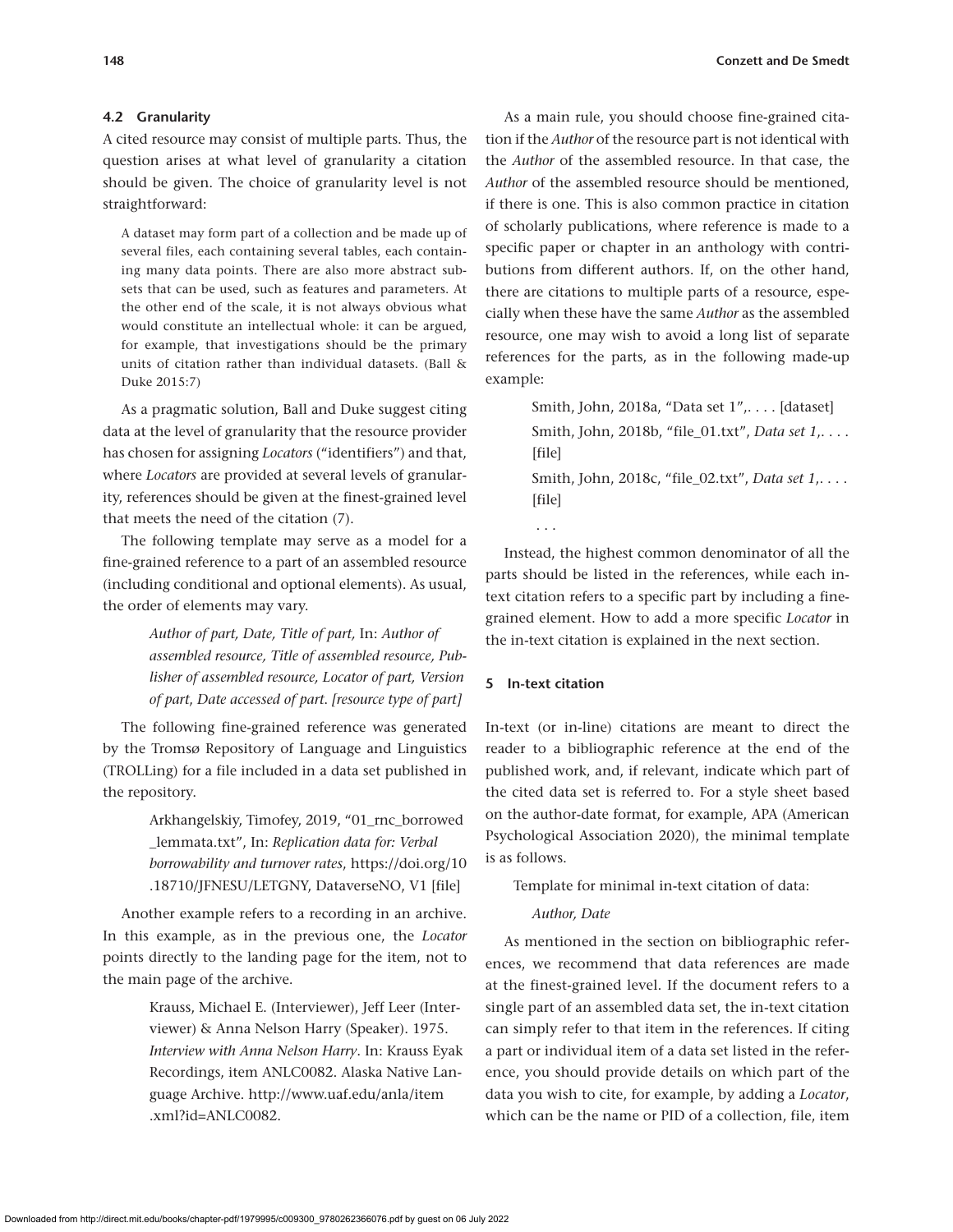(Ball & Duke 2015:7). In this case, the template is as follows.

Template for in-text citation of data, including *Locator*:

## *Author, Date, Locator*

In certain cases, it may be useful to refer to a particular *Subset* of the data, such as a time span or a range of line numbers. If the subset is a time span, we recommend using the International Organization for Standardization's ISO 8601 time codes in the [hh]:[mm]:[ss] format (ISO 8601 2019).

Template for in-text citation of data, including *Locator* and *Subset*:

*Author, Date, Locator, Subset*

If the cited subset has relevant contributors that differ from the main authors, these contributors and their roles may be mentioned under *Other Attribution*.

Template for in-text citation of data, including *Locator*, *Subset*, and *Other Attribution (Roles)*:

## *Author (Role), Date, Locator, Subset, Other Attribution (Roles)*

If your publication channel uses a number format rather than author-year format for in-text citation, use footnotes or endnotes to indicate the granularity of the citations, if needed. Footnotes (rather than a reference in the main text) are also recommended for long URLs or PIDs when it is necessary to refer to specific resource items, sections, or other parts of a resource.

Actual examples of in-text citations will be given in section 7.

#### **6 Citing unpublished data**

Sometimes one may want to cite research data that are not yet publicly available. An increasing number of publishers encourage or even require authors to provide access to the data underlying manuscripts when they are submitted for review. At that point in time, the data may still be under embargo, in a repository submission process, or for other reasons not publicly available. The rule of thumb for citing unpublished data is to provide as much information as possible, and at least the *Author* and the *Title* of resource (Ball & Duke 2015:7). In the data availability statement, one should explain the full details of the status of the resource, such as whether it

is deposited, embargoed, restricted, or openly available (Ball & Duke 2015:7).

When a paper presenting new data is submitted for peer review, authors must make sure that any information given about the cited data, either through citation in the text or in the referenced data themselves, complies with any anonymity requirements of the publisher.

Once your manuscript has been accepted for publication, make sure to revisit references to unpublished data in your manuscript and bring them up to date before the final version of your article or book is published (Ball & Duke 2015:7). Analogously, once your article or book is published you should consider including a reference to the publication in the metadata record of the cited data.

## **7 Examples**

Whereas FORCE11 has formulated very general principles for data citation, these have been adapted to a linguistics context and rationale in the above-mentioned Austin principles, but even these are fairly general and do not provide detailed guidelines for various types of language data in possible citation contexts. Drawing on the Tromsø recommendations (Andreassen et al. 2019), we will provide an overview of some data types and examples of current practice for citing these. Where appropriate, we will comment on the examples and provide supplementary information.

Note that the examples represent different citation formatting styles. As mentioned at the outset of this chapter, you should always make sure your citation follows the citation style required or recommended by the publisher.

For more examples, see the "Tromsø Recommendations for Citation of Research Data in Linguistics" (Andreassen et al. 2019). The examples presented there as well as the examples in this chapter represent a variety of good options for formatting citations.

## **7.1 Corpora and other collections of language materials**

Example 1 illustrates how an item that is part of a language archive can be referred to. It also illustrates how the roles of contributors may be specified:

## Example 1:

Hauk, Bryn (Researcher, Depositor), P'ap'ashvili, Omar (Language User), Orbetishvili, Rezo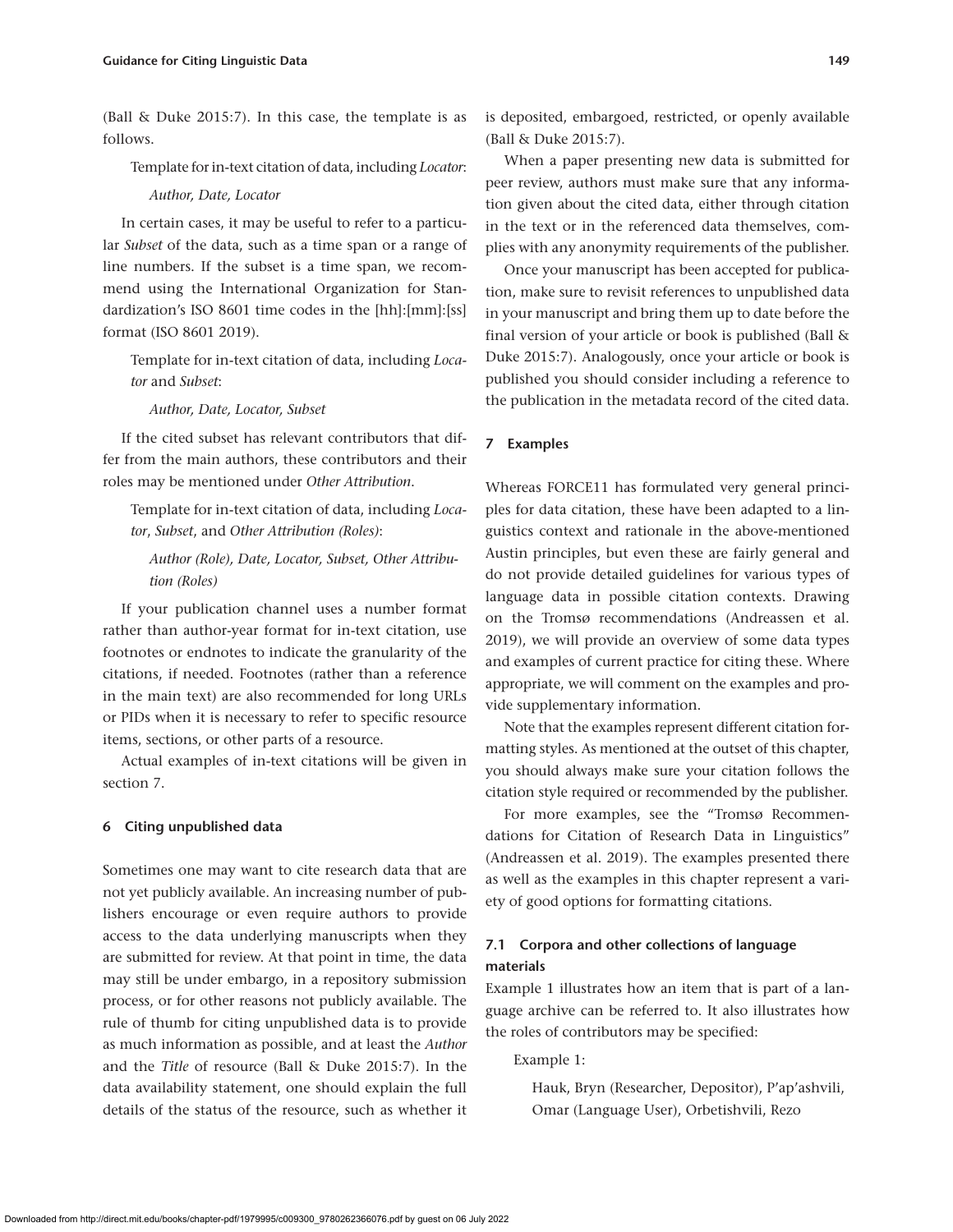(Consultant). 2018. Batsbi (Tsova-Tush) Collection, Item BH2–074. Kaipuleohone University of Hawaii Digital Language Archive, [http://](http://hdl.handle.net/10125/58935) [hdl.handle.net/10125/58935](http://hdl.handle.net/10125/58935). Accessed on 2019-03-10.

Furthermore, the *Date accessed* is provided here because the resource provider does not provide any version information. In case there are different citations of the archive, the fine-grained element "Item BH2– 074" may be omitted from the bibliographic reference. It should then be included in the in-text citation; you might also include a time code to refer to a specific excerpt, and one or more non-author contributors, if these are particularly relevant. This gives some possible variants of in-text citation for this example:

- (Hauk 2018, BH2–074)
- (Hauk 2018, BH2–074, 00:02:33–00:02:47)
- (Hauk 2018, BH2–074, 00:02:33–00:02:47, Rezo Orbetishvili (Consultant))

Example 2 has a website but no PID:

Example 2:

BNC Consortium. The British National Corpus, version 3 (BNC XML Edition). 2007. Oxford: Bodleian Libraries, University of Oxford. [http://](http://www.natcorp.ox.ac.uk/) [www.natcorp.ox.ac.uk/.](http://www.natcorp.ox.ac.uk/)

The following is an example of a resource on CD-ROM. The LDC catalog number is also given.

Example 3:

Liberman, Mark, et al. Emotional Prosody Speech and Transcripts LDC2002S28. CD-ROM. Philadelphia: Linguistic Data Consortium, 2002.

Examples 3 and 4, as suggested by the LDC, lack direct *Locators*. They require that the reader finds the LDC and looks up the resource number in its catalog.

Example 4:

Huang, Shudong, David Graff and George Doddington. Multiple-Translation Chinese Corpus LDC2002T01. Web download file. Philadelphia: Linguistic Data Consortium, 2002.

In quite a few cases, as illustrated in the following examples, the author of the corpus is a project team, in which case the name of the project may be given. PIDs of the *Handle* type are specified as fully resolvable URLs.

Example 5:

ISWOC, 2016. ISWOC West-Saxon Gospels. Created by Information Structure and Word Order Change in Germanic and Romance Languages (Project). Distributed by the INESS Portal. [http://](http://hdl.handle.net/11495/DB24-D542-3616-6) [hdl.handle.net/11495/DB24-D542-3616-6.](http://hdl.handle.net/11495/DB24-D542-3616-6)

## Example 6:

INESS, 2016. NorGram Newspaper text (30 documents from the years 2006–2009) in Norwegian Bokmål from the Norwegian Newspaper Corpus. Created by: Infrastructure for the Exploration of Syntax and Semantics. Distributed by the INESS Portal: [http://hdl.handle.net/11495/DB24-E30D](http://hdl.handle.net/11495/DB24-E30D-55EA-1) [-55EA-1.](http://hdl.handle.net/11495/DB24-E30D-55EA-1) Dynamic data, accessed April 1, 2019.

An in-text citation of a sentence from the corpus could look like the following, including the footnote.

## (INESS, 2019, Sentence #3147<sup>8</sup>)

The PID in the footnote points directly to a specific sentence in a specific treebank archived in INESS (Norwegian Infrastructure for the Exploration of Syntax and Semantics) infrastructure. This is convenient for the reader. Such a PID can be generated by clicking on a button next to any sentence stored in INESS. The PID is a stable reference to the sentence but not necessarily to the annotation. If the treebank is a dynamic parsebank that may be reparsed, as in this example, the *Date accessed* is also required.

## **7.2 Databases and application data**

The term *database* is used for many different kinds of resources. Examples are lexical and terminological databases, for instance, word nets, which represent semantic relations between lexical concepts. The following reference in the Modern Language Association's style is recommended by the publisher of WordNet, a lexical database for the English language, for reference to their online version:

## Example 7:

Princeton University "About WordNet." Word-Net. Princeton University. 2010.

This reference is somewhat underspecified, as it lacks information about the version, whereas several versions exist. Also, we recommend providing the *Locator* as a full URL, which in this example would be [https://wordnet](https://wordnet.princeton.edu/)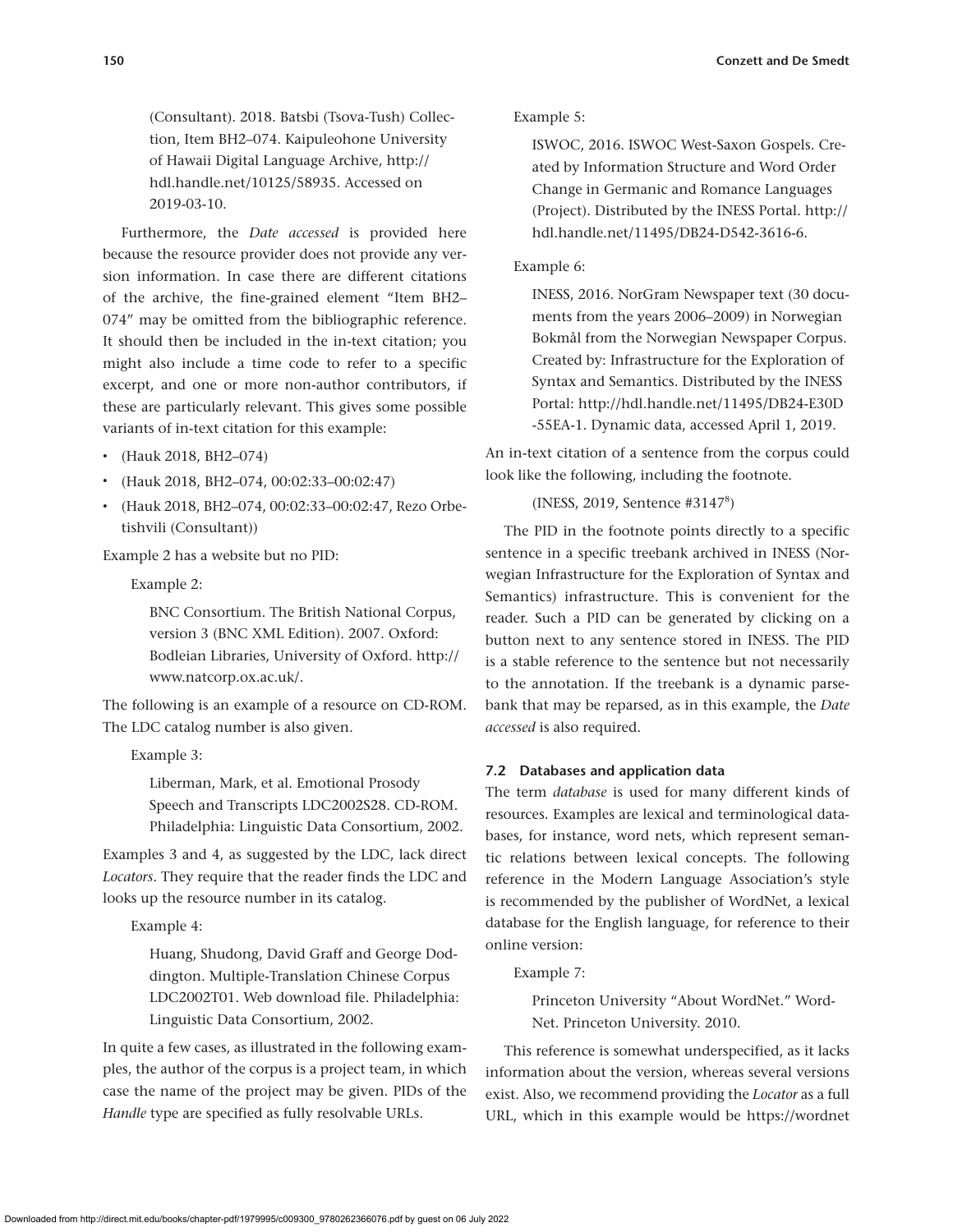[.princeton.edu/,](https://wordnet.princeton.edu/) which does not point to the resource itself but to an information page with further instructions on how to access the resource. A more fully specified reference to a version of WordNet is given in example 8, in which the *Date* is the publication date of the specified *Version*.

Example 8:

Princeton University, 2006. Wordnet (version 3.0). Distributed by Princeton University, [https://wordnet.princeton.edu/.](https://wordnet.princeton.edu/)

*Application data* are data sets or databases that are meant to be used in a particular application, for instance, in a system for machine translation, a finite state transducer, a parser. Example 9 points to a parallel corpus provided in part as a translation memory in Tile Map XML format for use in machine translation systems; the *Handle* resolves to a landing page with human-readable metadata.

Example 9:

Parra Escartín, Carla, 2012, Parallel Corpus of documents from the Technical Regulations Information System for German-Spanish (v0.3; TMX and TEI formats), Common Language Resources and Technology Infrastructure Norway (CLARINO) Bergen Repository, [http://hdl](http://hdl.handle.net/11509/79) [.handle.net/11509/79.](http://hdl.handle.net/11509/79)

## **7.3 Replication data sets or packages**

In the common course of a research study, inputs from resources such as the ones mentioned herein are often further processed, refined, and analyzed. In recent years, it has become increasingly common—and required by funders and publishers—to make not only the raw data, but also processed data available to support the findings in a study. Processed data may consist of different resource types, such as spreadsheets, audio or video recordings and transcriptions, statistical code, software code, field notes, which are assembled into a data set that is made available to peers and the greater public.

Many replication data packages have been made for quantitative and qualitative data resulting from experiments, surveys, and similar methods. Such data are not language data in themselves, but measurements, judgments, attitudes, and so forth.

Example 10 shows a ready-made reference as generated and recommended by TROLLing:

Example 10a:

Ji, Yinglin, 2018, "Cognitive representation of spontaneous motion in a second language", <https://doi.org/10.18710/N8KO4O>, DataverseNO, V1.

We recognize several of the reference elements from our minimal template:

- *Author:* Ji, Yinglin; Date: 2018;
- *Title:* Cognitive representation of spontaneous motion in a second language;
- *Publisher:* DataverseNO (TROLLing is a special collection within the DataverseNO repository);
- *Locator:* <https://doi.org/10.18710/N8KO4O>(a DOI in the form of a fully expanded URL);
- *Version:* V1.

Furthermore, depending on the specified citation style, the tag "[dataset]" may be added to the reference to distinguish the referenced data from other types of materials.

Example 10b:

Ji, Yinglin, 2018, "Cognitive representation of spontaneous motion in a second language," <https://doi.org/10.18710/N8KO4O>, DataverseNO, V1. [dataset]

In example 10b, the reference points to a whole data set. TROLLing also assigns DOIs at file level, and thus you might want to refer to a particular file within a data set. Resuming our discussion of example 10a, based on the ready-made reference provided by TROLLing, the file "03\_preference\_data.txt" might be referred to as follows:

Example 11:

Ji, Yinglin, 2018, "03\_preference\_data.txt," *Cognitive representation of spontaneous motion in a second language*, [https://doi.org/10.18710/N8KO4O](https://doi.org/10.18710/N8KO4O/H9PDCL) [/H9PDCL,](https://doi.org/10.18710/N8KO4O/H9PDCL) DataverseNO, V1. [file]

If, in example 11, you choose to include a reference only at data set level, the in-text reference to the file has to be more fine-grained and should preferably include either the file name or the file DOI:

- (Yinglin 2018, 03\_preference\_data.txt)
- (Yinglin 2018, [https://doi.org/10.18710/N8KO4O/H9](https://doi.org/10.18710/N8KO4O/H9PDCL) [PDCL](https://doi.org/10.18710/N8KO4O/H9PDCL))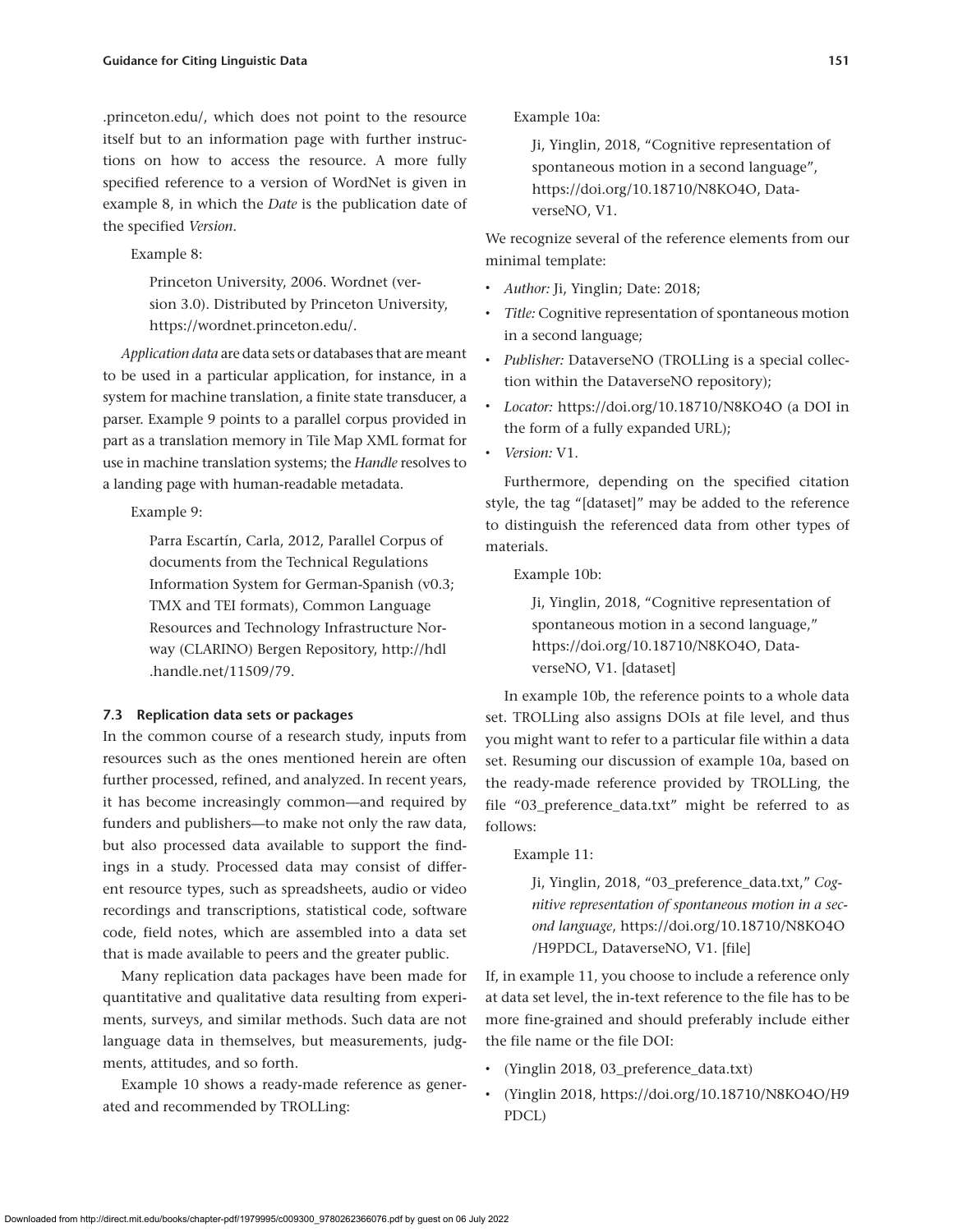To round off this section, we would like to illustrate how the TROLLing data set would have been cited prior to publication. When submitting her article for submission, the author could have used the following (nonanonymized) reference:

Example 12:

Ji, Yinglin, 2018, "Cognitive representation of spontaneous motion in a second language," <https://doi.org/10.18710/N8KO4O>, DataverseNO, DRAFT VERSION. [data set]

Once the journal article was accepted, the author would have published the data set, and replaced "DRAFT VER-SION" with "V1" in the reference, before submitting the final version of the article to the journal publisher.

#### **8 Reference management tools**

Nowadays, several reference management tools are available that lessen the burden of keeping track of references and their formatting. Thus, it is paramount that reference managers have capabilities to handle at least the minimal items that we suggest. Unfortunately, widely used systems such as Zotero $^9$  and Bib ${\rm Desk}^{10}$  (based on Bib- $TeX<sup>11</sup>$ ) currently offer fragmentary support for describing research data, although changes are underway.

BibTeX does not have a dedicated type for research data among its standard reference types, but it has *url, webpage, electronic* (alias *online*), and *misc*. Our proposed elements *Author*, *Date, Publisher*, and *Title* can be mapped to BibTeX fields *Author, Date (or Year), Organization*, and *Title*, respectively. A role added for *Other Attribution* would be parsed as part of the name. For *Locator*, one can use *Url, Doi*, or *Howpublished* depending on the type. *Version* could go in *Howpublished*, as *Note*, or as part of the *Title*. *Date accessed* can be mapped to *URLdate* or *Lastchecked*.

The following is a BibTeX record that was automatically generated by the CLARINO Bergen Repository.12 It has most of the important information, but it is unfortunate that the publisher is in the *Note* field and that *Copyright* is not a supported field for the *misc* type.

## @misc{11509/73,

title = {The Norwegian-Spanish Parallel Corpus}, author = {Hareide, Lidun},  $url = \{http://hdl.handle.net/11509/73\},$  $url = \{http://hdl.handle.net/11509/73\},$  $url = \{http://hdl.handle.net/11509/73\},$ note = {Common Language Resources and Technology

Infrastructure Norway ({CLARINO}) Bergen Repository},

copyright = {{CLARIN}\\_{ACA}}, year = {2013} }

BibLaTeX, $^{13}$  a newer alternative to BibTeX, has standard entry types for *software* and *dataset* since 2019. Whereas *software* is aliased to *misc*, the *dataset* entry type has its own definition, which includes several optional fields, including both *Publisher* and *Organization*. A possible modification and extension of the preceding example using some supported fields is the following:

```
@dataset{11509/73,
```
title = {The Norwegian-Spanish Parallel Corpus}, author = {Hareide, Lidun}, url = {<http://hdl.handle.net/11509/73>}, location = {Bergen, Norway}, publisher = {Common Language Resources and Technology Infrastructure Norway ({CLARINO}) Bergen Repository},  $version = {1},$  $note = \{\texttt{[dataset]}\},\$ year = {2013}, urldate = {2020-01-17}}

The Research Information Systems (RIS) format, which can be imported in some bibliographic management systems, has ADVS (audiovisual material), DATA (data file), DBASE (online database), SOUND (sound recording), and so on, but no specific type for research data in general, so as to specify archives, replication packages, corpora, and such.

Zotero is a powerful bibliographic management system that also supports shared references in so-called group libraries. Currently, Zotero does not provide a dedicated citation item type for research data. However, this feature is planned to be included in the next major version upgrade.<sup>14</sup> As a transitional solution, Zotero recommends using the citation item type *Document* for data sets. Depending on how you create a reference in Zotero (e.g., manually vs. automatically using a web browser extension or a similar tool) you may have to edit the reference record in Zotero. In particular, you should pay attention to the following three fields, here illustrated with a data set from TROLLing. Note that the three pieces in the *Extra* field should be entered on separate lines. Do not include version if it is 1.

Item Type: Document Publisher: DataverseNO Extra: type: dataset version: 2 DOI: 10.18710/BFFMPH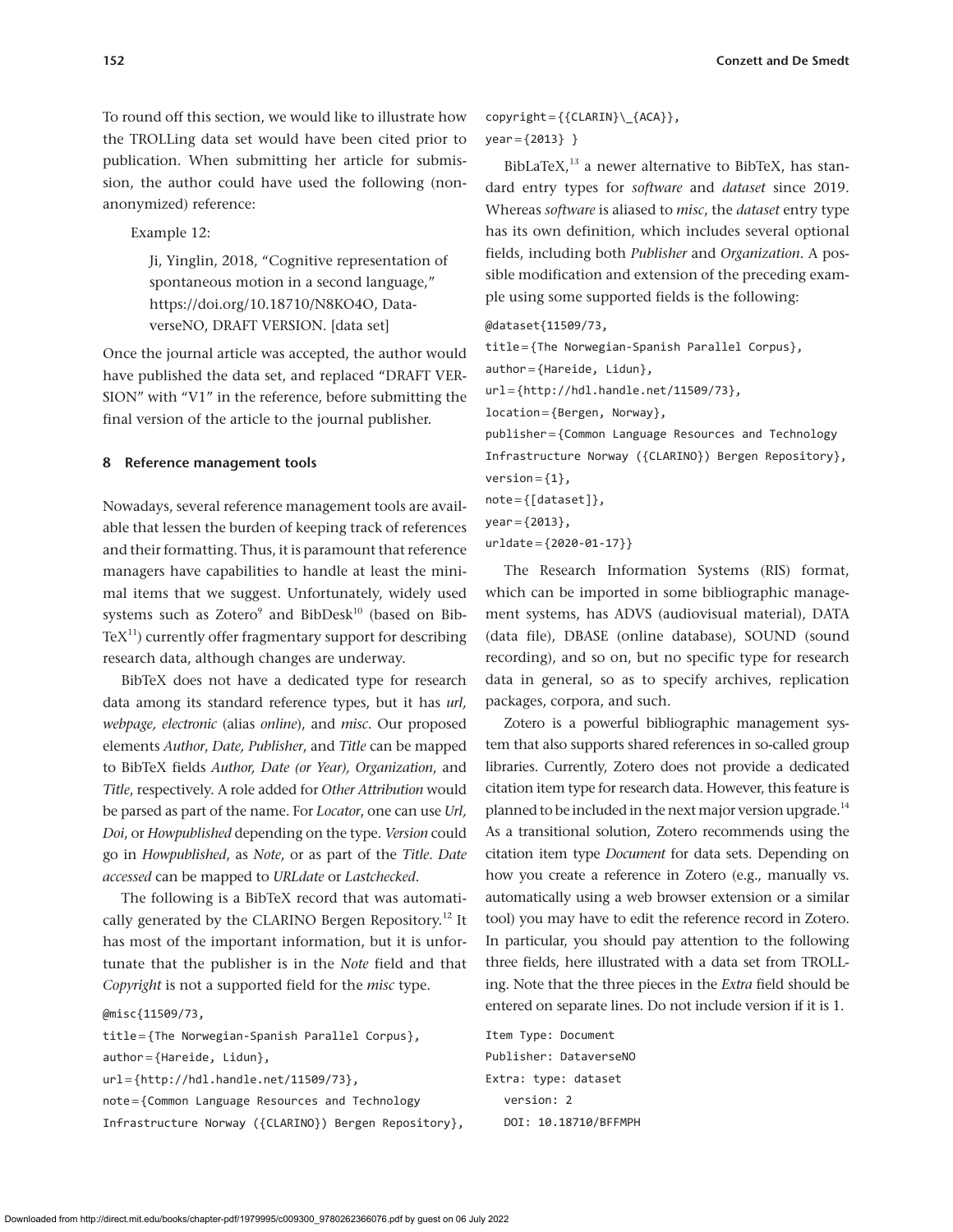This solution works fairly well for some citation styles. Using the citation style for the seventh edition of the APA manual (American Psychological Association 2020), Zotero creates the following reference that includes the information from the *Extra* field:

> Holliday, J. J., Turnbull, R., & Eychenne, J. (2016). *K-SPAN (Korean Surface Phones and Neighborhoods)* (Version 2) [Data set]. DataverseNO. <https://doi.org/10.18710/TWM79F>

This reference contains all elements included in our recommended template for minimal bibliographic reference. However, fields are still lacking for other elements that might be recommended by resource providers, for example, an indicator of data fixity such as Universal Numerical Fingerprint, which is provided by the repository hosting the preceding data set.

If you want to refer to a *Subset* in your in-text citation using Zotero, you have to map this to *Part*, which is an alternative to *Page*. You may either refer to *Part* by file name or PID. For the preceding example, the in-text citation in APA style may look like this:

(Holliday et al., 2016, pt. kspan\_base.tab)

Currently, there is no convenient way to create finegrained bibliographic references to research data using Zotero, but given the commitment and attention support services for research data management are receiving at present, this functionality is expected to come in a not-so-distant future.

## **9 Advice on metadata for repositories and other resource providers**

Informative citation is dependent on metadata, that is, structured data describing the properties of the data. Metadata are normally entered when data are deposited in a repository. Obviously, such metadata should contain the elements necessary for citation. Metadata also serve other purposes, such as cataloging to support faceted search. For the purpose of citation, metadata should conform to the following.

- At minimum, the metadata should include the elements in the minimal templates recommended herein.
- Metadata should preferably be structured according to a standard format (e.g., component MetaData Infrastructure, RIS) so that information from it can be extracted by programs.
- Metadata should be available freely, without cost or restrictions, even if the data themselves have restrictions.
- The metadata should allow persistent reference to the data set, and to the metadata themselves, to avoid link rot. This implies that PIDs should be assigned to the data and to the metadata. Several identifiers have been proposed as standards. In the field of linguistics, the International Standard Language Resource Number<sup>15</sup> has been proposed (Mapelli et al. 2016). More inherently persistent identifiers are based on the Handle system,<sup>16</sup> which implements the identifier/resolution protocol (IRP) to enable persistence of the identifiers even if the data moves to different locations. The DOI system<sup>17</sup> is also based on IRP, but has additional specifications, such as those for minimal metadata.
- Data repositories and other resource providers should provide metadata in machine-readable as well as human-readable form and should preferably also generate ready-made citations, both in formats for export to reference managers and in textual format.

In a somewhat more distant future, it is expected that both data and metadata will be more inherently cloudbased, encapsulated as FAIR Digital Objects (De Smedt, Koureas, & Wittenburg 2019). This would introduce new ways for researchers and repositories to interact with data. Actionable digital objects will communicate with automated processes requesting access and data management and should be able to provide their own citations in a context-dependent way.

#### **10 Advice for publishers**

Apart from researchers and resource providers, the realization of the recommendations outlined in this chapter depends highly on the support from academic publishers. We thus strongly encourage publishers to adopt our recommendations in their work to make research more transparent and reusable. In particular, we recommend publishers to provide necessary guidance and resources for data citation to the different stakeholders in the ecosystem of scholarly communication. We are aware of the fact that several academic publishing houses and scholarly associations already have guidelines or are in the process of establishing those.

We recommend that publishers have a data policy that preferably requires authors to make data accessible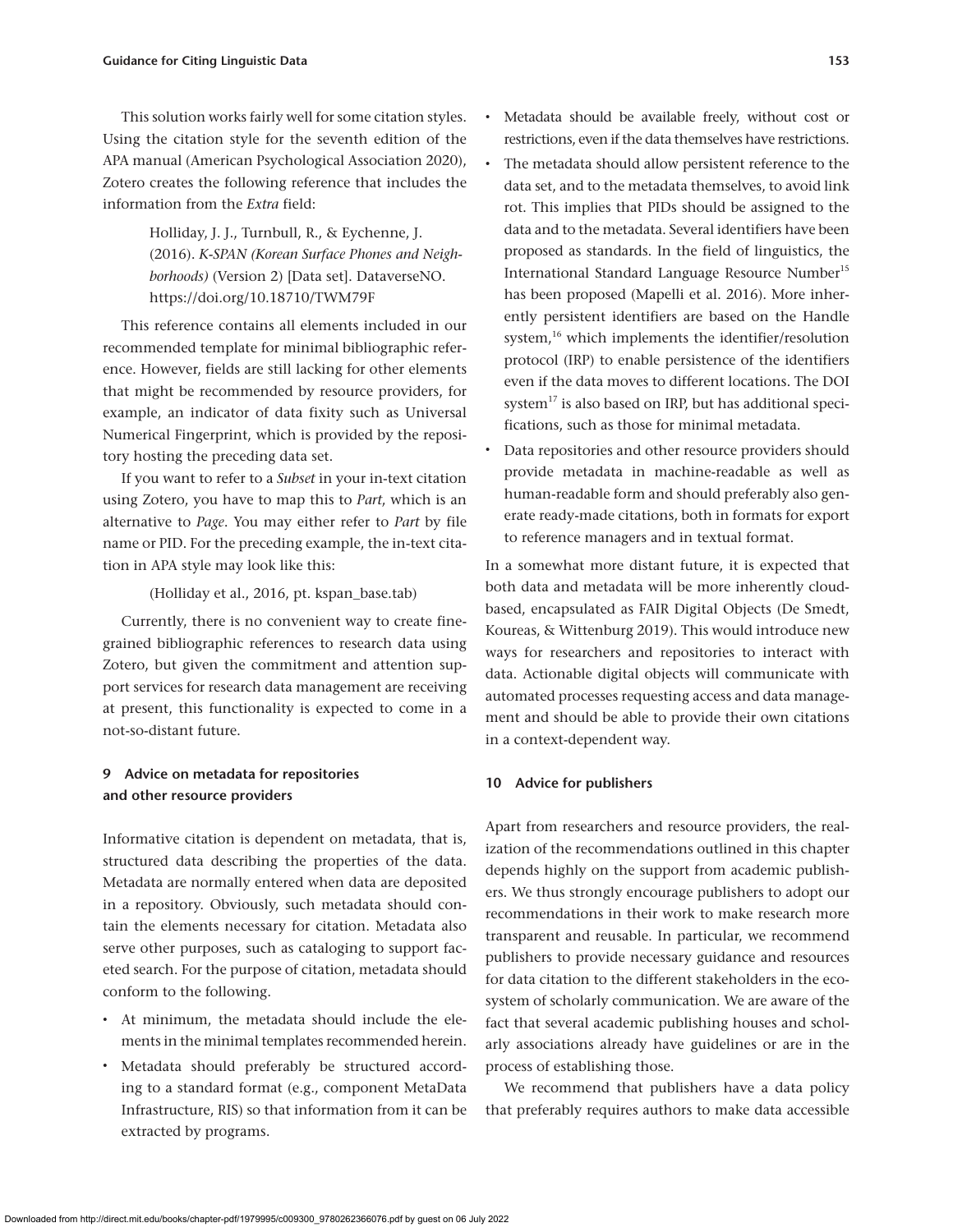at least for reviewers at the time of manuscript submission and to make data openly available at latest at the time of publication of the article or book. Publishers may also advise authors on where and how they should deposit their data, preferably based on information available in overviews such as the Registry of Research Data Repositories.<sup>18</sup> Author guidelines should include guidance on data availability statements and style sheets should have clear instructions for citation and bibliographies that cover different types of linguistic resources.

Links to cited data in published texts should be written in full. In electronic publications, these links should preferably be clickable.

We also recommend that publishers make the full metadata of published data openly and freely available to researchers, catalogs, and other resource providers. This is important, for example, for services that provide overviews about citations of data sets in article and book publications. Usually this can be done by providing metadata to Crossref or similar providers.<sup>19</sup>

In general, publishers should follow standards and best practice recommendations for electronic publishing of scholarly results, as promoted by, for example, Crossref and JATS4R.

## **Acknowledgments**

The authors of this chapter wish to acknowledge all who through discussion or written comments have provided ideas for or feedback on the preparation of this chapter. In particular we wish to thank the Linguistic Data Interest Group of the Research Data Alliance for their work on the development of these citation guidelines, and the Linguistic Data Consortium for providing meeting space for one of our many face-to-face discussions.

## **Notes**

- 1. <https://makedatacount.org/>.
- 2. [https://www.rd-alliance.org/groups/linguistics-data-ig.](https://www.rd-alliance.org/groups/linguistics-data-ig)

3. JATS4R ( JATS for Reuse; [https://jats4r.org/\)](https://jats4r.org/) is a working group devoted to optimizing the reusability of scholarly content by developing best-practice recommendations for tagging content in JATS ( Journal Article Tag Suite) XML.

4. See [https://www.hindawi.com/research.data/.](https://www.hindawi.com/research.data/)

5. In reference management tools, the term "field" is often used instead of "element."

6. E.g., Cambridge University Press, [https://www.cambridge](https://www.cambridge.org/core/services/authors/open-data/data-citation) [.org/core/services/authors/open-data/data-citation](https://www.cambridge.org/core/services/authors/open-data/data-citation).

7. On the Internet, a PID has the form of a PURL, which curates redirection by means of a resolver. This scheme attempts to solve the problem of transitory locators in location-based schemes such as HTTP. Example types of persistent identifiers are the Hangle the Digital Object Identifier (DOI), and the Archival Resource Key (ARK) There are also different types of globally unique identifiers that do not involve automatic curation by a resolver, such as the International Standard Language Resource Number (ISLRN).

8. http://hdl .handle [.net/11495](http://hdl.handle.net/11495/D8B8-3970-851A-3@lfg234387) /D8B8 -3970 -851A -3@ [lfg234387,](http://hdl.handle.net/11495/D8B8-3970-851A-3@lfg234387) accessed February 2, 2020. Access to this data may require login.

- 9. See [https://www.zotero.org/.](https://www.zotero.org/)
- 10. [https://bibdesk.sourceforge.io/.](https://bibdesk.sourceforge.io/)
- 11. See <http://www.bibtex.org/>.

12. A repository based on CLARIN DSpace, [http://clarino.uib](http://clarino.uib.no/) [.no/](http://clarino.uib.no/).

- 13. <https://www.ctan.org/pkg/biblatex>.
- 14. <https://www.zotero.org/support/dev/translators/datasets>.
- 15. <http://www.islrn.org/>.
- 16. [https://www.dona.net/handle-system.](https://www.dona.net/handle-system)
- 17. [https://www.doi.org/.](https://www.doi.org/)

18. [https://doi.org/10.17616/R3D,](https://doi.org/10.17616/R3D) accessed November, 19, 2020.

19. See [https://www.crossref.org/.](https://www.crossref.org/)

#### **References**

Altman, Micah, and Gary King. 2007. A proposed standard for the scholarly citation of quantitative data. *D-Lib Magazine* 13 (3/4). [https://doi.org/10.1045/march2007-altman.](https://doi.org/10.1045/march2007-altman)

American Psychological Association. 2020. *Publication Manual of the American Psychological Association,* 7th ed. Washington, DC: American Psychological Association. [https://doi.org/10](https://doi.org/10.1037/0000165-000) [.1037/0000165-000](https://doi.org/10.1037/0000165-000).

Andreassen, Helene Nordgård, Andrea L. Berez-Kroeker, Lauren Collister, Philipp Conzett, Christopher Cox, Koenraad De Smedt, Bradley McDonnell, and the Research Data Alliance Linguistic Data Interest Group. 2019. Tromsø recommendations for citation of research data in linguistics, *Research Data Alliance*. [https://doi.org/10.15497/RDA00040.](https://doi.org/10.15497/RDA00040)

Ball, A., and M. Duke. 2015. How to cite datasets and link to publications. DCC how-to guides. Digital Curation Centre. [http://www.dcc.ac.uk/resources/how-guides.](http://www.dcc.ac.uk/resources/how-guides)